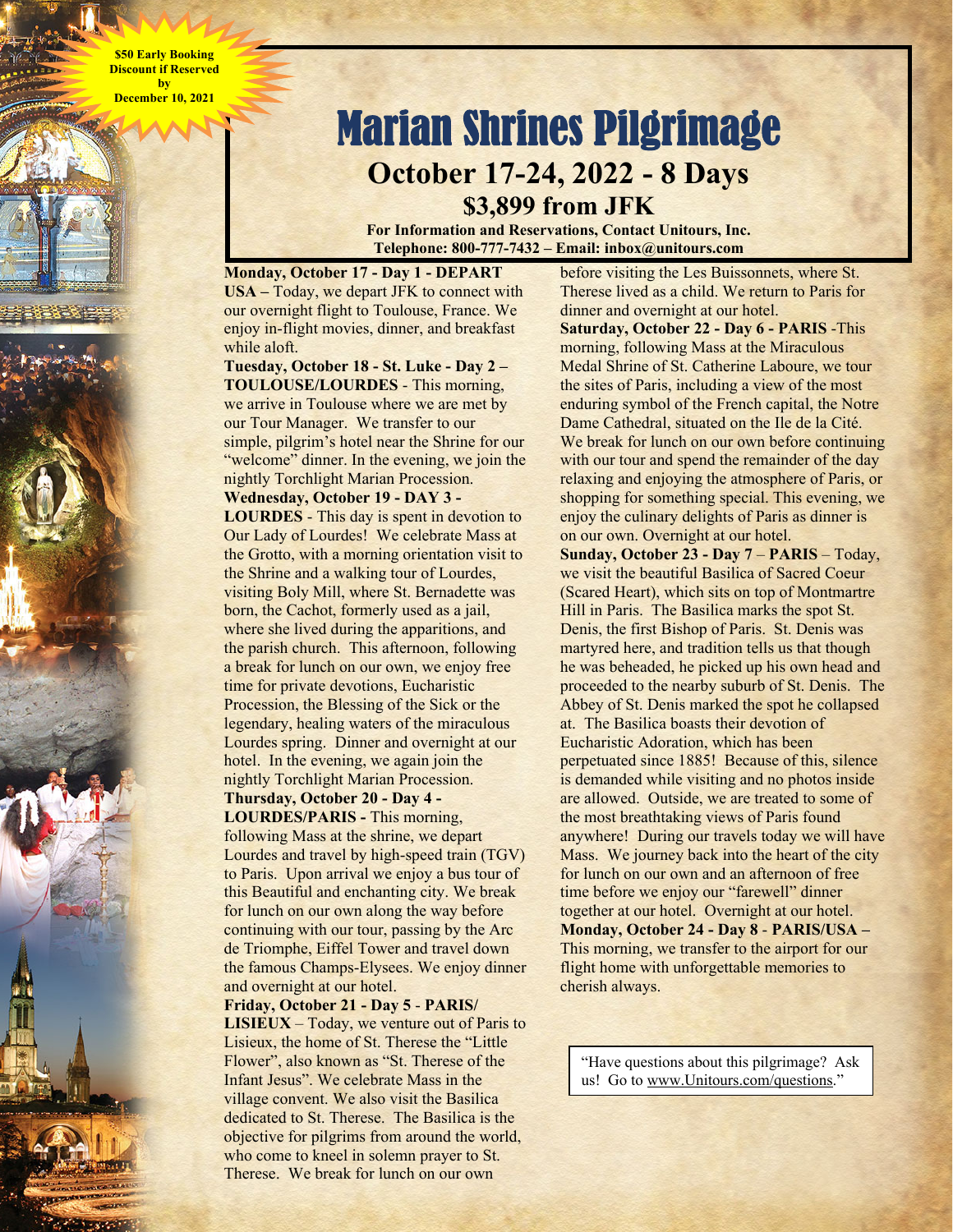**\$50 Early Booking Discount if Reserved by Dec 10, 2021** 

## **Marian Shrines Pilgrimage**

**Mail to: Unitours, Inc. 10 Midland Ave #202. Port Chester, NY 10573 Please reserve \_\_\_ seats on this Marian Shrines Pilgrimage - October 17-24, 2022 Enclosed please find deposit of \$500 per person (Payable to Unitours, Inc.)** 

PLEASE ENCLOSE A COPY OF YOUR PASSPORT (**Passport MUST be valid until April 24, 2023, or later.)** Name(s) as appears on passport): My Roommate:

| Name(s) as you would like them on name tags: | Please assign a roommate (if available)<br>I prefer a single room - \$743 supplement and |
|----------------------------------------------|------------------------------------------------------------------------------------------|
| Address:                                     | limited in number.                                                                       |
|                                              | I/we wish to purchase optional travel insurance                                          |
| City, State $&$ Zip:                         | starting at \$206 now in order to cover preexisting                                      |
|                                              | conditions. (See "Travel Insurance" on pilgrimage                                        |
| Daytime Telephone                            | terms for price and details.)                                                            |
|                                              | Apply \$50 if booked by December 10, 2021.                                               |
| Email Address                                |                                                                                          |
| Charge my deposit to Visa MasterCard         | Discover<br>Amex                                                                         |
| Card $#$                                     | Exp. Date                                                                                |

**I understand that certain charges such as air taxes, fuel surcharges and rates of exchange can affect the final cost and I agree to pay such costs should adjustments be necessary. I have read and understand the Deposit and Cancellation Fees.** \_\_\_\_\_\_\_\_\_\_\_\_\_\_\_\_\_\_\_\_\_\_\_\_\_\_\_\_\_\_\_\_\_\_\_\_\_\_\_\_\_\_**Signature**

**TOTAL TOUR PRICE:** The tour price is based on airfare, cruise, land rates and rates of exchange in effect October 21, 2021. All rates are subject to change without prior notice. Should the rates go up or down, an adjustment would be made prior to departure. Refunds CANNOT be granted for any accommodations, services or events that are not used nor if you deviate from the tour. If fewer than 25 pilgrims participate a price adjustment may be necessary.

**PASSPORT AND VISA REQUIREMENTS:** A valid passport is required. At the time of printing, U.S. citizens holding valid passports DO NOT REQUIRE visas but may require COVID vaccination for the country or countries being visited. Passport MUST be valid until April 24, 2023, or later. Citizens of countries other than U.S. please contact the consulate of the country or countries being visited to determine visa requirements.

AIR TRANSPORTATION: International flight reservations are being held on British Airways. No stopovers are permitted. Any changes after ticket is issued, carries a mandatory charge of \$200. Once the tickets are issued, they are NON-

TRANSFERABLE AND NON-REFUNDABLE. Any requests to change a ticket once issued will incur a reissue fee of \$200 plus any fare differential will apply. Cancellation of air seat within 90 days of departure will incur a \$200 penalty.

**DOMESTIC AIRFARE:** For those who make domestic air arrangements to the originating city of this tour, your tour host and Unitours strongly recommend the purchase of tickets that can be changed without heavy fees and penalties as

international flight schedules are always subject to change.<br>HOTEL ACCOMMODATIONS: Specially selecte Specially selected hotels based on twin occupancy with private bath. Single Room supplement of \$743 will be charged where requested and available. If you do not have a roommate and Unitours is unable to arrange one, you will be billed for the single room supplement. All singles are subject to availability.

**MEALS:** Breakfast and Table D' Hote dinners are provided daily except where noted in the itinerary. An extra charge will be made when coffee, tea or other beverages are not included in the menu of the day with the dinner meal.

**TIPS AND TAXES:** Tips and taxes normally appearing on hotel and restaurant bills as service are included, as are all government and local taxes on hotels and meals, porterage of one suitcase per person. International departure taxes of \$179 plus current fuel surcharges of \$410 are included (subject to change). TIPS TO TOUR MANAGER/GUIDES, DRIVERS OR DINING ROOMS STAFF OF \$72 ARE NOT INCLUDED. One average sized suitcase not exceeding 50 lbs total weight and 62 linear inches (height plus width plus depth) is permitted throughout the trip.

**NOT INCLUDED:** Expenses and items not specifically mentioned in this brochure are NOT covered, including but not limited to: passport and visa fees, meals not listed and items of a personal nature such as laundry, wines, liquors, mineral waters, after dinner coffee or tea, sightseeing or services other than those specifically mentioned, tips and taxes mentioned above, excess baggage and insurance, etc.

**DEPOSITS AND CANCELLATIONS:** A deposit of \$500 is required to secure reservations. Any balance is to be paid in full no later than 60 days before departure of tour. Final payments received **by** Unitours after 45 days before departure must include a \$25 late payment fee. (This does not apply for new reservations made within 45 days of departure.) Reservations made within 60 days of departure must include full payment. Amex, Discover, Visa and MasterCard are accepted with signed reservation form. Final payments will be applied to same credit card on final payment

due date including insurance. Cancellations made from time of reservation to within 61 days prior to departure - - \$400 administration fee (charged to deposit) plus any air penalties noted above. In the event of a cancellation from 60 to 31 days prior to departure - - \$400 administration fee plus up to 50% of the land cost, plus any air penalties noted above. No refund for cancellations received within 30 days of departure. All cancellation and refund claims must be in writing to Unitours, Inc. **BANK FEE:** A fee of \$50 will be charged for any check that is returned to us for insufficient or unavailable funds.

**DEVIATIONS:** A service charge of \$50 pp will be applied for any deviations made in tour, (where possible), PLUS any additional air or land charges incurred.

**TRAVEL INSURANCE:** Optional Travel Insurance is strongly recommended for your trip. See www.Unitours.com/TravelInsurance for full details including optional Cancel for any reason coverage. (NOT AVAILABLE FOR NEW

YORK RESIDENTS.) Cost of travel insurance for this trip starts at \$206. To cover preexisting conditions, insurance must be purchased with your

reservation. (See reservation form). If paying by check, add insurance cost to your deposit. Insurance can also be purchased at the time of your final payment. L**AND ARRANGEMENTS:** The tour operator reserves the right to change the itinerary due to unforeseen emergencies.

**RESPONSIBILITIES:** Unitours, Inc., the organizer, and their representatives act only as agents for the tour members in making arrangements for hotels, transportation, sightseeing, restaurants or any other services in connection with the itinerary. They will exercise reasonable care in making such arrangements, however, they do not assume any liability whatsoever, for any injury, damage, loss, accident or delay to person or property because of any acts of war or terrorism, any act of default of any hotel, carrier, restaurant, company or person rendering any of the services included in the tours. The tickets, coupons, tariffs, rules or contracts currently in use by any carrier, hotel, restaurant or other contractor rendering services shall constitute the sole contract between such contractor and the tour member. **Unitours Inc., or the organizer, accept no responsibility for any damage or delay due to sickness, pilferage, labor disputes, machinery breakdown, quarantine, government restraints, weather or any other cause beyond their personal control**. No carrier shall be responsible for any act, omission or events during the time passengers are not on board its own conveyance. The right is reserved to cancel or change itineraries or substitute services without notice and to decline to accept or retain any passenger at any time. In view of statutory or contractual limitations that may apply to personal injury or property damage losses the purchase of accident and baggage insurance is strongly recommended. Optional travel insurance offered by Unitours must be paid with your final payment.

**ERRORS:** In case of printing, typographical errors, computer errors, verbal or human billing errors, we reserve the right to invoice or re-invoice participants with corrected billing.